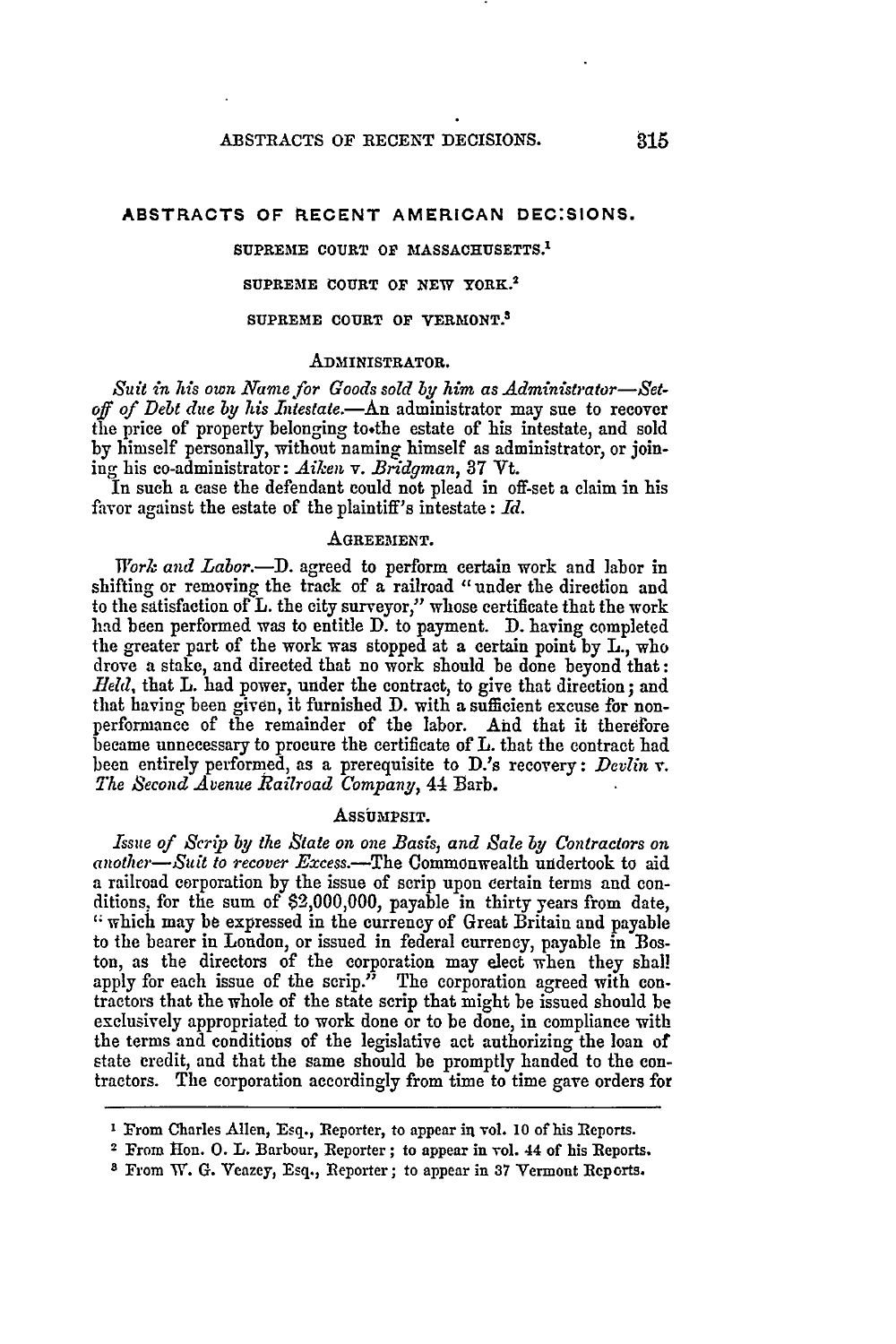the delivery of the scrip to the contractors, who elected to receive it in the currency of Great Britain, and in ascertaining the amounts each pound sterling was reckoned at \$4.44, and the scrip was issued on that basis, upon orders of the governor and council and certificates *uf* the state engineer, which were expressed in dollars. During all this time the equivalent in this market for a pound sterling was about \$4.91. The contractors sold the scrip for less than its par value:  $Held$ , that the Commonwealth might maintain an action for money had and received against the contractors, to recover back the excess received **by** them upon the sale of the scrip, over the amount at which it was reckoned when it was issued: *Commonwealth* v. *Herman Haupt*, **10** Allen.

If a contract is made to give obligations for a certain sum of money, which at the election of the party who is to receive it may be expressed in the currency of Great Britain, and no standard is agreed upon by the parties at which the pound sterling shall be reckoned, it should **be** reckoned at \$4.84: *Id.*

#### BILLS **AND NOTES.**

*Failure of Consideration.-As* between the original parties to a promissory note, a defence of a total or a partial failure of consideration is admissible: *Sawyer et al.* v. *Chambers et al.,* 44 Barb.

So in an action by the indorsees against the indorsers, evidence to show that the whole consideration of the note, or the greater part of it, has failed; that the note was given on account of goods which the plaintiffs had agreed to sell to the makers; that only a small portion of such goods have been delivered; and that the amounts so delivered have been paid for, is admissible: *Id.* 

An accommodation indorser has a right to set up any defence of which the maker could avail himself:  $Id$ .

#### **CONTRACT.**

*In Restraint of Trade.-Upon* consideration that the plaintiff, a dentist, would keep himself supplied with mineral teeth by purchases of the defendant, the latter agreed not to sell such teeth to any other per- son in the place where the plaintiff resided: *Held,* that the contract being only in partial restraint of trade, was not illegal: *Clark, Adm'r.,* v. *Crosby,* **37** Vt.

*Refusal of Party to continue the Contract-Yeasure of Damages.-* The defendant contracted with the plaintiffs for a quantity of potatoes, to be delivered during the winter as called for by the defendant. Before they were all purchased **by** the plaintiffs, the defendant notified them by letter not to purchase any more potatoes until they should hear from him. This order was never countermanded: *Held,* that this letter was in effect a refusal to receive any more potatoes upon the contract than the plaintiffs had on hand, or had purchased when they received the letter: *Danforth v. Walker*, 37 Vt.

*Held,* that the rule of damages for the breach of the contract on the part of the defendant, as to the requisite quantity to be purchased **by** the plaintiffs when they received said letter, would be the difference between the price the defendant had stipulated to pay, and what it would have cost the plaintiffs to procure and deliver the potatoes according to the contract: *id.*

316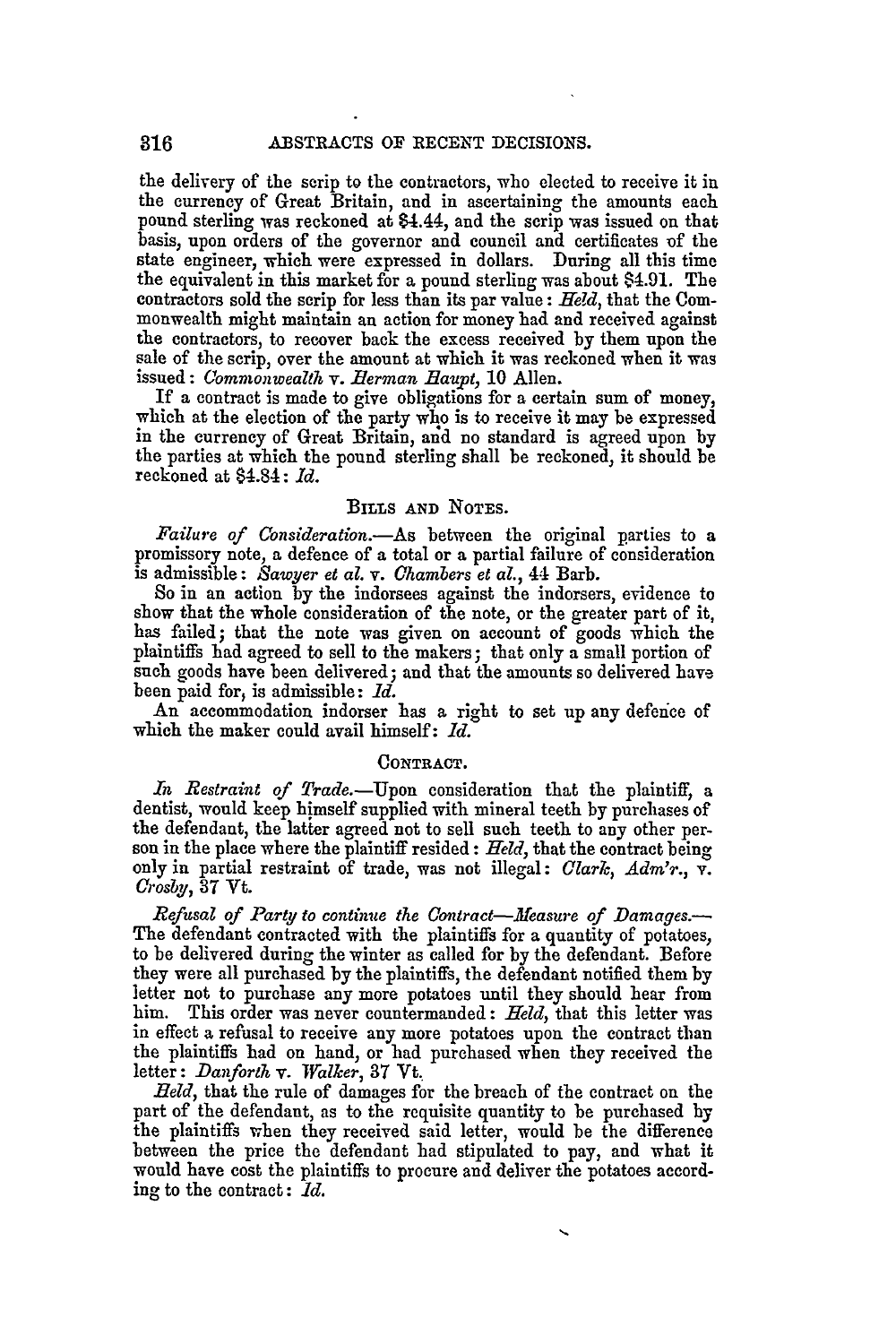#### CORPORATION.

*Right of Gity to purchase a Railroad Property does not give right to interfere with the regulation of the Rate of Fares previous to the Pur* $chase. - A$  provision in the charter of a street railway company that at any time after the expiration of ten years from the opening of any part of the road for use, a city may purchase of the corporation so much of the corporate property as lies within its own limits, at a specified price, does not give to the city any such interest or right as to enable it to maintain a bill in equity to restrain the corporation from raising passenger fares upon their road, in violation of conditions expressly assented to **by** the corporation, and imposed upon them by the mayor and alder- men of the city when granting to them the power to locate and build a new line of their railway through additional streets, if they are guilty of no fraudulent intent to destroy or depreciate the value of the corporate property; although the value of their franchise and property will be thereby diminished, and the portion of their railway constructed under such authority will perhaps be exposed to forfeiture. Nor can the mayor and aldermen of the city maintain such bill: *City of Cambridge v. Cambridge Railroad Co. et al.,* 10 Allen.

#### **COUNTY COURT.**

Jurisdiction.--When the damages are open, or depend upon an estimate or appraisal, or the valuation of property, a motion to dismiss the suit for want of jurisdiction is addressed to, and rests in, the discretion of the County Court, and the decision of that court upon that question cannot be revised in the Supreme Court: *Clark, Adm'r., v. Crosby,* 37 Vt.

### CRIMINAL LAw.

*Confessions-Evidence.-The* respondent, under the influence of inducements held out **by** the officer and an assistant who made the arrest, made confessions to the latter. Five hours later, and on being told **by** the state's attorney that he must not expect any favor in conse- quence of a confession; that he was under no obligation to make one unless he chose to; he made a second confession: *Held,* that the second confession was admissible as evidence, and it will not be presumed to have been made under the influence of the previous inducements: *State v. Carr et al.,* **37** Vt.

### DEBTOR **AND** CREDITOR.

*.Assignments of Property by Debtors; Commission for Collectin9 Accounts.-Where* three assignments of property and accounts were executed, at different dates, by debtors to a creditor, to secure the payment of separate debts incurred at different times, it was *held,* that they were not to be construed as one transaction, and as amounting to a general assignment for the benefit of creditors, and as such, void because they did not provide for paying all the debts of the assignors: *Wlynkoop v. Shardlow et al.,* 44 Barb.

**A** commission of 20 per cent. for the collection of assigned accounts, consisting of small bills of book-accounts, which cause much trouble and loss of time in their collection, is not unreasonable : *Id.*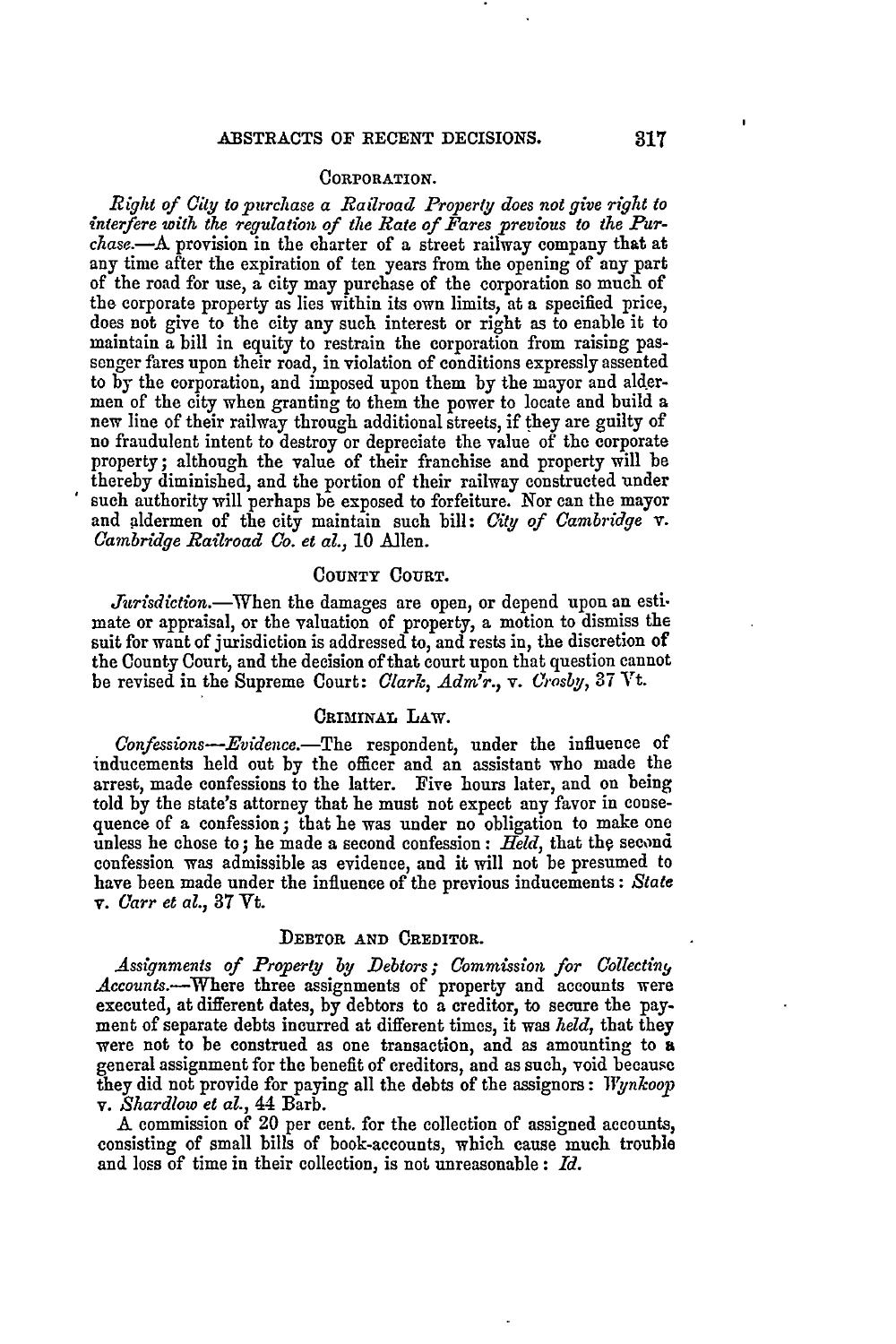### DISCOVERY.

*Of Books and Papers.-An* application for discovery of books ana papers must specially state what information is wanted, and that the books or papers referred to contain such entries; and this must be stated upon positive affirmation, and not on information and belief: *Walker* v.

An order directing not only the deposit of certain specified books, covering a period of five years, but also "all other books of the defendants which contain any accounts or entries showing," &e., is extending the right of a party to examine his adversary's books much beyond what was contemplated by the law or what has ever been sanctioned by the courts: *Id.*

#### EVIDENCE.

Second Trial-Parol Evidence as to the Grounds of former Judg*ment.-If* the demandant in a real action has failed, and judgment has been rendered against him for the sole reason that his grantor was disseised at the time of delivering the deed to him, and he has subsequently fortified his title in this respect, he may, in a new action against the same party to recover the same premises, prove by parol evidence that the former judgment was rendered solely upon that ground. although there was another ground of defence, concerning which evidence was offered on both sides: *Perkins v. Parker et al.,* 10 Allen.

*Of Character- When admissible in Civil Cases.*--Evidence of general good character is not admissible as a defence in civil cases, except where the question of character is directly in issue and material to the amount of damages-as in slander and seduction-even though the plaintiff's testimony virtually charges the defendant with the crime of embezzlement: *Wright v. McKee*, 37 Vt.

*Wife of Nominal Plaintiff.*--The plaintiff, being an infant, com-<br>menced and prosecuted his action by his father as his natural guardian, who was not a party to the subject-matter of the litigation: *Held,* that the guardian's wife was a competent witness: *Bonett v. Stowell, 87* Vt.

## **HUSBAND AND** WIFE.

*Purchase of Property by a Married Woman with her own means.-* If a married woman purchases personal property with her own means, or upon her own credit exclusively, and takes the conveyance to herself, for her own use, the property becomes her separate property, and is not liable for her husband's debts; although in making the conveyance there is no express statement, in writing or otherwise, that it is to **be** held as her separate property: *,Spaulding v. Day,* **10** Allen.

*Conveyance by Wife without joining Husband.-Under* stat. 1845, **c.** 208, a married woman to whom real estate had been conveyed, without words expressing that it was to be held by her to her sole and separate use, could not make a valid conveyance thereof without her husband's joining as a grantor; and a deed not so executed cannot be reformed in equity **:** *Jewett ond Another v. Davis and Others,* 10 Allen.